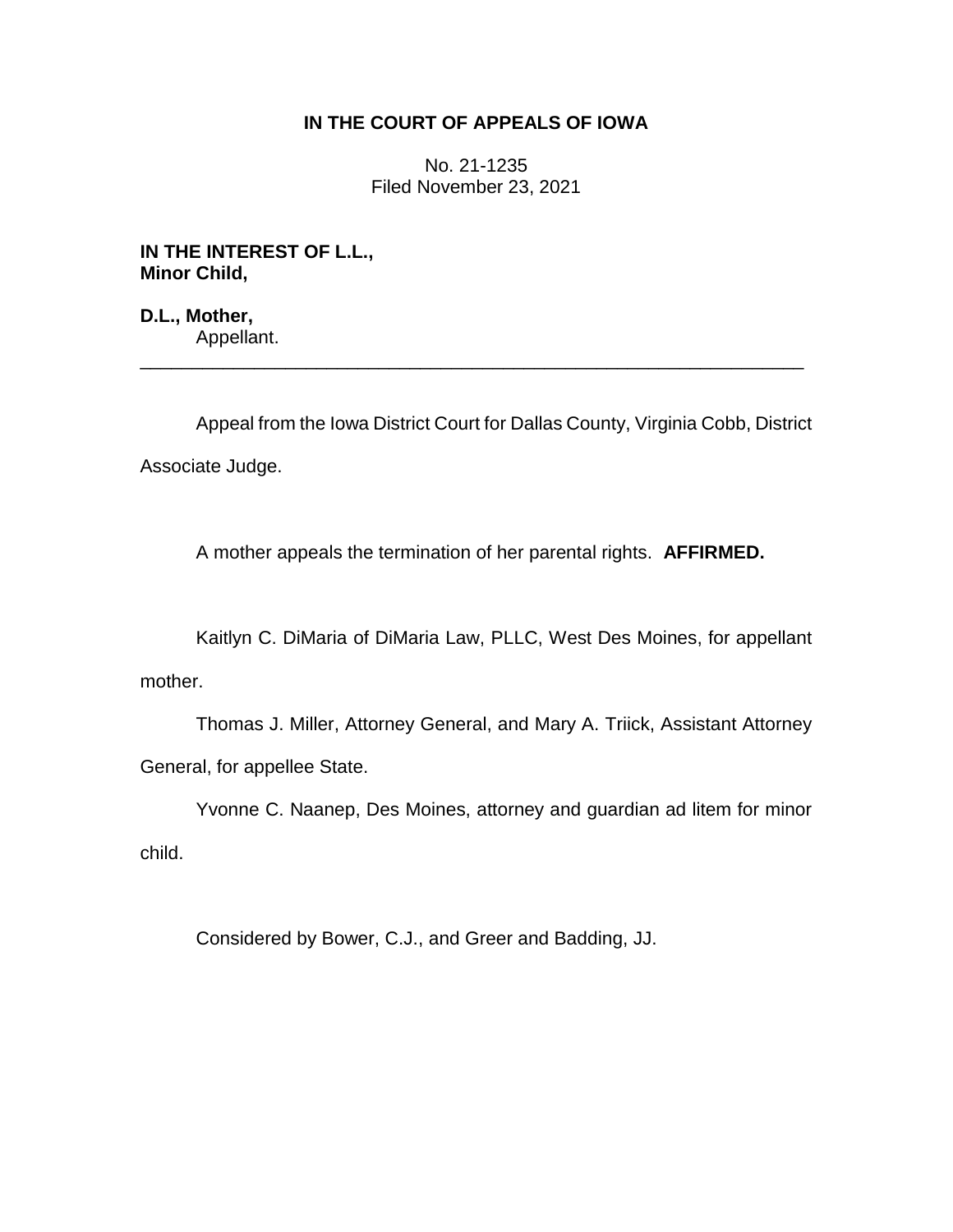## **BOWER, Chief Judge.**

 $\overline{a}$ 

The parental rights of the mother of this two-year-old child were terminated under lowa Code section 232.116(1)(e) and (g)  $(2021).<sup>1</sup>$  The mother appeals, asserting termination was not in the child's best interests.<sup>2</sup> Because termination and adoption will best provide for the child's long-term nurturing and growth and will foster the physical, mental, and emotional condition and needs of the child, we affirm.

L.L. was born in September 2019. In December, the department of human services (DHS) began providing voluntary services to the mother and child after a child-abuse assessment was founded due to the mother's ongoing methamphetamine use while being the child's sole caregiver.

In December 2020, L.L. was formally removed from parental care, adjudicated a child in need of assistance (CINA), and placed with "fictive kin."<sup>3</sup> The mother participated in mental-health and substance-abuse programing but

(4) There is clear and convincing evidence that an additional period of rehabilitation would not correct the situation.

<sup>&</sup>lt;sup>1</sup> Section 232.116(1)(g) allows the juvenile court to terminate parental rights if the court finds that all of the following have occurred:

<sup>(1)</sup> The child has been adjudicated a child in need of assistance pursuant to section 232.96.

<sup>(2)</sup> The court has terminated parental rights pursuant to section 232.117 with respect to another child who is a member of the same family . . . .

<sup>(3)</sup> There is clear and convincing evidence that the parent continues to lack the ability or willingness to respond to services which would correct the situation.

 $2$  The court recently received a letter from the mother. We do not consider the letter because it is not part of the appellate record. *See* Iowa R. App. P. 6.801 (defining the "record on appeal").

 $3$  The child was placed in the care of the purported father's cousin. Paternity testing later determined he was not the biological father, but L.L. remains in that placement. The rights of L.L.'s biological father are not at issue here.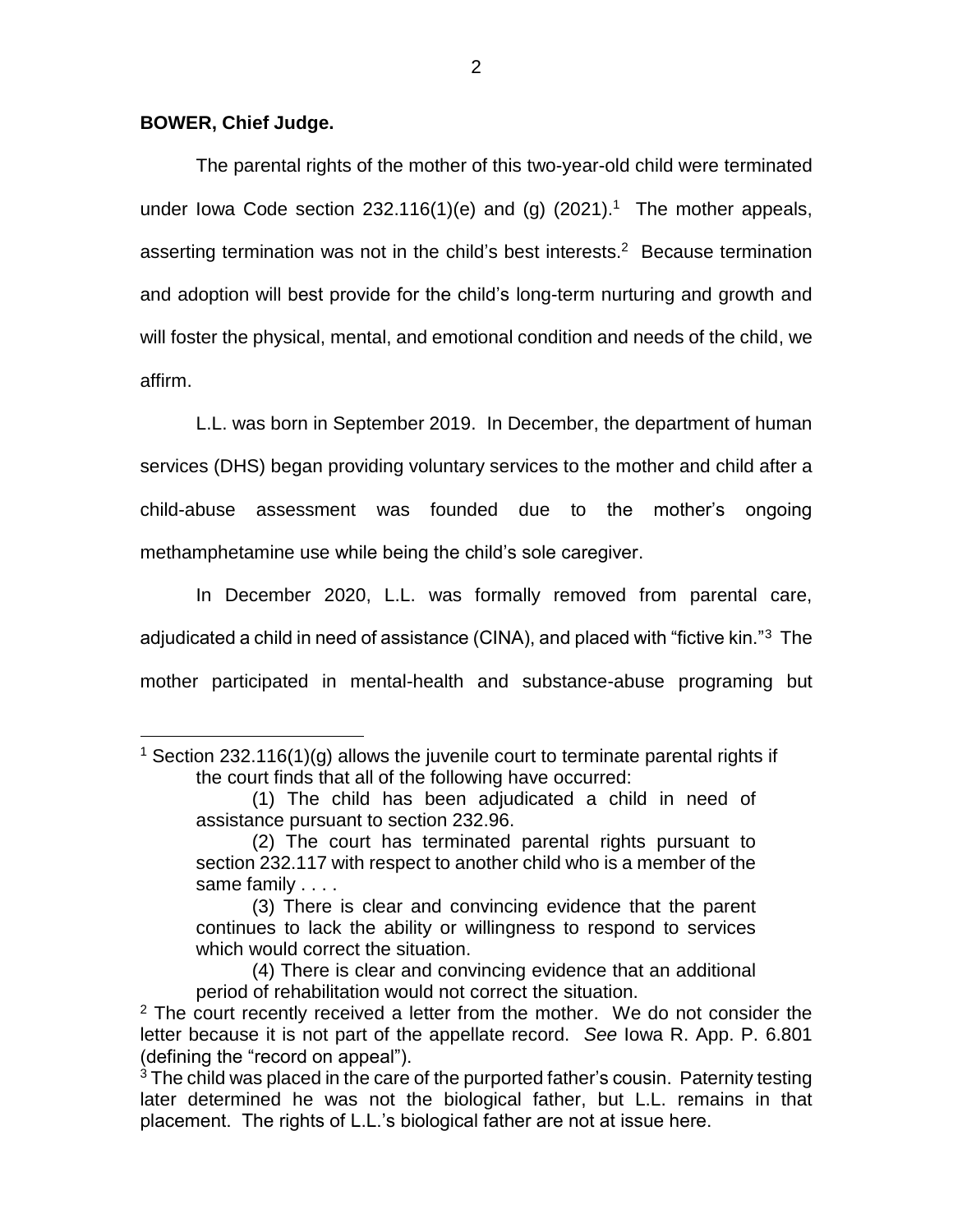continued to use and to test positive for methamphetamine. Just three weeks before the August 2, 2021 termination hearing, the mother entered into inpatient treatment, where she tested positive for methamphetamine, heroine, and fentanyl. She was transferred to a hospital for several days due to the severity of her withdrawal symptoms before returning to the treatment program.

This is not the mother's first involvement with DHS and juvenile court. Her first founded child-abuse assessment was in March 2009; she was using methamphetamine in the presence of her child and was also using other drugs. The mother's rights to that child were terminated in December 2009. The mother gave birth to a second child in July 2015 whose umbilical cord tested positive for methamphetamine and amphetamine, resulting in a second founded child-abuse assessment. In September 2016 the mother was found to have been using methamphetamine while caring for the child. Her parental rights to the child were terminated in August 2018 due to her inability to address her mental-health issues or achieve long-term sobriety and stability.<sup>4</sup>

 $\overline{a}$ 

. . . .

<sup>&</sup>lt;sup>4</sup> The court in the 2018 termination ruling found grounds to terminate under lowa Code section 232.116(1)(h) and (*l*) (2018). The court considered whether the mother's bond with the child provided a reason not terminate and stated:

Despite the mother having . . . made progress at times, the court cannot find the child can be returned home when after the receipt of a number of services, the mother is in no better position to care for her child than when the initial removal occurred. The mother is not in a place yet with her sobriety that this child's safety can be guaranteed.

Given this record and despite the abovementioned qualifying exceptions, this court does not find that an exercise of its discretion is warranted. Specifically, the mother's long substance abuse history, coupled with her unwillingness or inability to adequately address her substance abuse and mental health issues, after (1) a prior termination of her parental rights; (2) a number of residential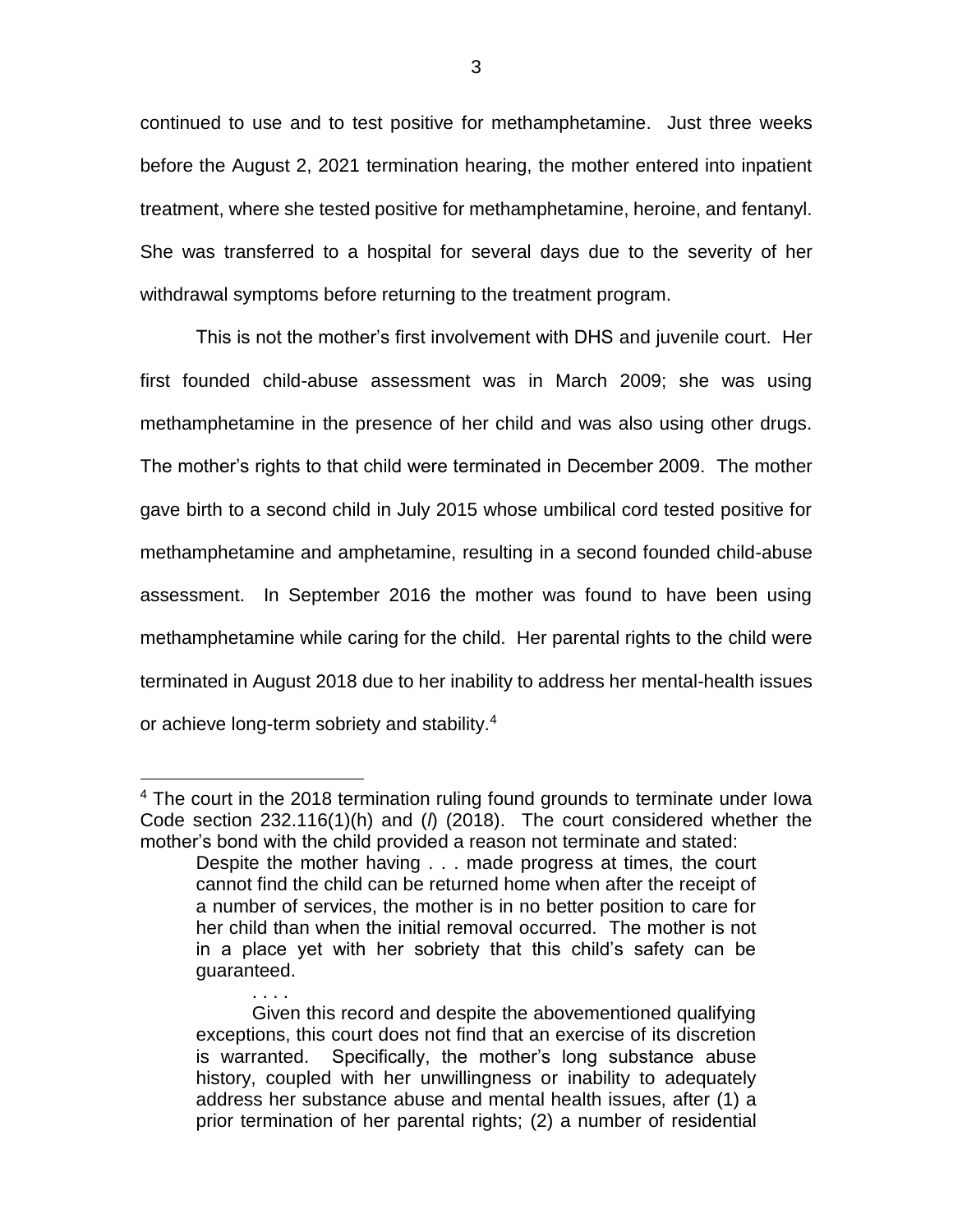Unfortunately, the mother continues to struggle with substance abuse and mental-health issues despite another year and a half of DHS services and involvement. A July 27, 2021 report from the mother's clinical therapist notes diagnoses of stimulant use disorder and major depressive disorder and reports the mother was attending weekly therapy sessions. The therapist reports the mother's therapy goals include "addressing mental health symptoms that relate to her substance abuse, identifying healthy coping mechanisms, setting boundaries in her unhealthy relationships and taking appropriate steps to attain custody of her daughter," all of which "are still in progress." The therapist recommended the mother complete her inpatient treatment program to "be better able to address mental health concerns."

The DHS social worker supervising the mother's case opined the child could not be returned to the mother safely:

Due to her history, it's a high probability that she will—she can only maintain her sobriety if she's in a controlled environment. That's what the history has shown, so once she leaves a controlled environment, history has shown that she goes back to using drugs. She's a—she's a highly functioning addict. She is able to work and hold a job, and for all intents and purposes, you know, she will probably return to that lifestyle since she's been successful at it before.

 $\overline{a}$ 

and outpatient treatments; (3) weekly court involvement and oversight and accessibility of services provided by Recovery Court; (4) length of time the child has been out of her care; (5) her continued illegal substance use, most notably, a few weeks prior to the termination hearing; (6) mother's denial and ability to camouflage use; (7) age of the child; and (8) the child's need for permanency do not lead this court to find by clear and convincing evidence that the termination would be detrimental to the child due to the closeness of the parent-child relationship.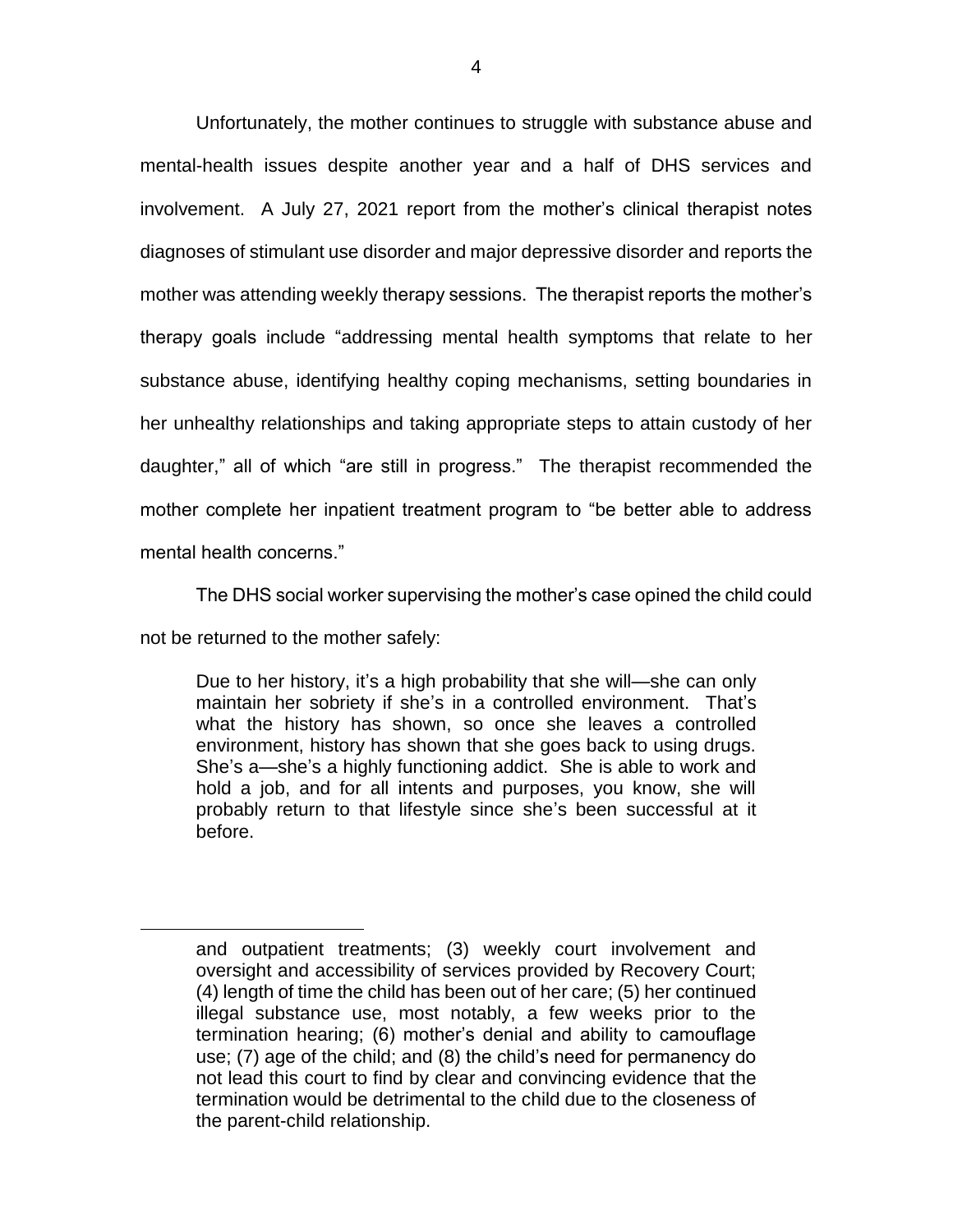The family support specialist who supervised visits testified she had no concerns about the mother's care during visits and observed a close bond between parent and child. She was concerned, however, about the mother's ability to follow through with her treatment plan after the mother told her "that today if she does lose her rights, she is going to leave the treatment facility and get high."

The juvenile court terminated the mother's parental rights

The mother does not contest grounds for termination exist pursuant to Iowa Code section  $232.116(1)(g)$  (2021).<sup>5</sup> However, she does contend termination is not in the child's best interests and asserts "her need to continue services for a longer duration should not have been the determining factor in the termination of her parental rights, as she showed great willingness to change and sought out an in-patient facility that L.L. would be able to reside at with her."

Our review of termination of parental rights under Iowa Code chapter 232 is a three-step analysis. First, we must determine whether any ground for termination under section 232.116(1) has been established. If so, we next determine whether the best-interest framework as laid out in section 232.116(2) supports the termination of parental rights. If we conclude section 232.116(2) supports termination, we consider whether any exceptions in section 232.116(3) apply to preclude termination of parental rights.

*In re A.B.*, 957 N.W.2d 280, 294 (Iowa 2021) (edited for readability). Here, the mother contests only the second step and, therefore, we limit our discussion to that step. *See In re P.L*., 778 N.W.2d 33, 40 (Iowa 2010).

 $\overline{a}$ 

 $5$  The mother does contest termination under section 232.116(1)(e) (failing to maintain significant and meaningful contact with the child during the previous six consecutive months). Because we find clear and convincing evidence supports termination under section 232.116(1)(g), we need not address the alternative ground. *In re T.S.*, 868 N.W.2d 425, 434 (Iowa Ct. App. 2015) ("When the juvenile court orders termination of parental rights on more than one statutory ground, we need only find grounds to terminate on one of the sections to affirm.").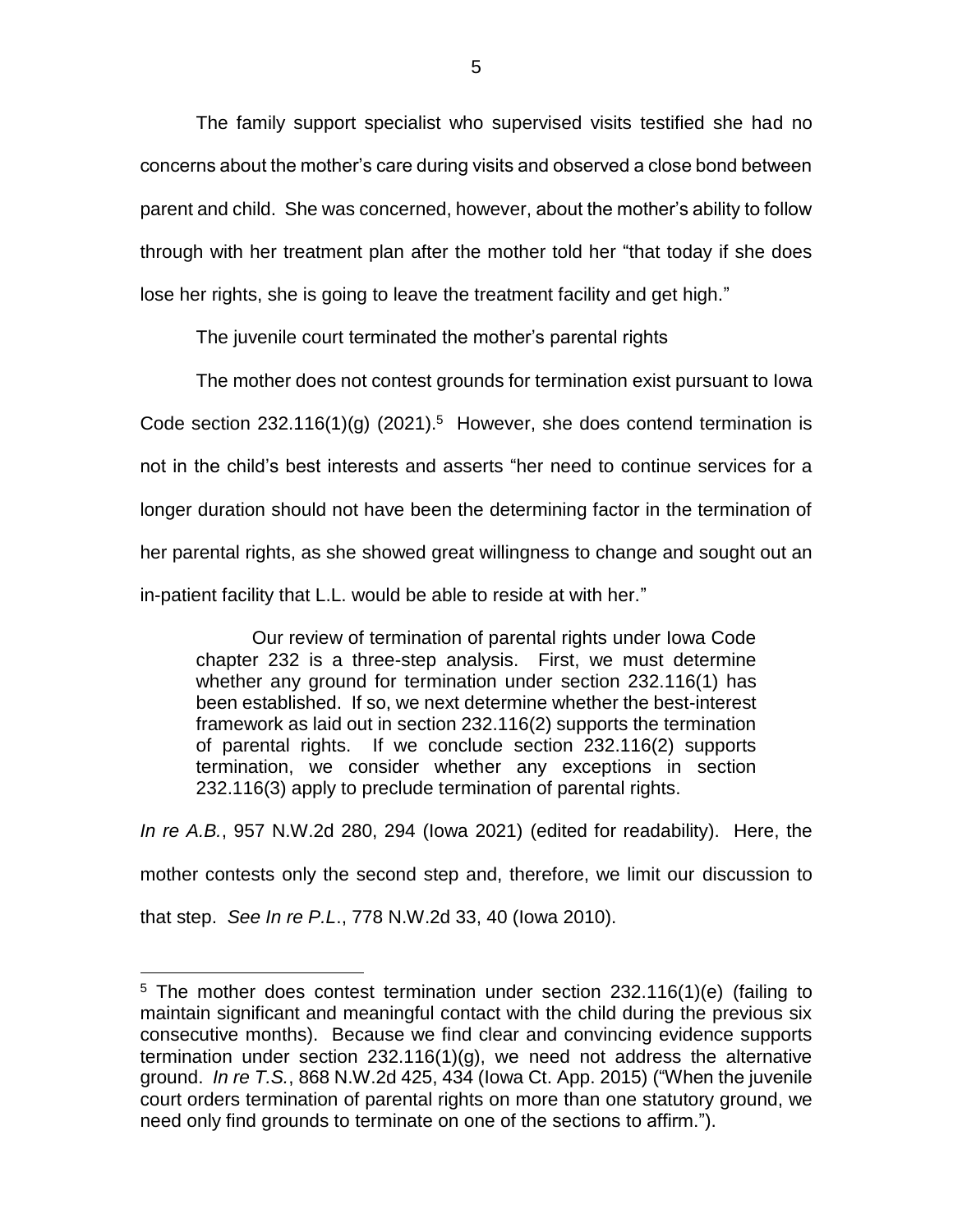The mother asserts there has been a "rush to terminate" her parental rights. The record shows otherwise. DHS began working with the mother in December 2019. Voluntary services were not sufficient, and the mother's continued drug use lead to a formal removal of the child from her custody in December 2020. Yet the mother testified her date of sobriety was July 12, 2021 less than three weeks from the date of the termination hearing. This is eerily similar to the circumstances noted by the juvenile court in the 2018 termination ruling. *See In re M.S.*, 519 N.W.2d 398, 400 (Iowa 1994) ("We gain insight into the child's prospects by reviewing evidence of the parent's past performance—for it may be indicative of the parent's future capabilities.").

In the instant case, the juvenile court wrote:

The mother testified that she previously did treatment while in prison during her prior termination in 2009 or 2010, and that she did inpatient treatment . . . in 2018 prior to her discharge for "maximum benefits" during that time. The mother believes that doing treatment in [another town] and relocating to [another town] will lead to her being successful at this attempt at treatment. The mother testified her current treatment plan will be between [thirty] and [ninety] days. The mother admits that methamphetamine was the main issue in her 2018 termination with [J.] and earlier in 2009 or 2010 with [M.] Importantly, the mother was asked if she would trust someone to babysit a [twenty-three]-month-old child if they had used methamphetamine the night before and she answered "no" but was unable to express why not. The clear answer is that it is a safety concern. The mother recognizes, even if she does not want to say so, that [L.L.] would not be safe in her care.

When we consider whether terminating parental rights would be in the child's best interests, we "shall give primary consideration to the child's safety, to the best placement for furthering the long-term nurturing and growth of the child, and to the physical, mental, and emotional condition and needs of the child." Iowa Code § 232.116(2). We also bear in mind that "[i]t is well-settled law that we cannot